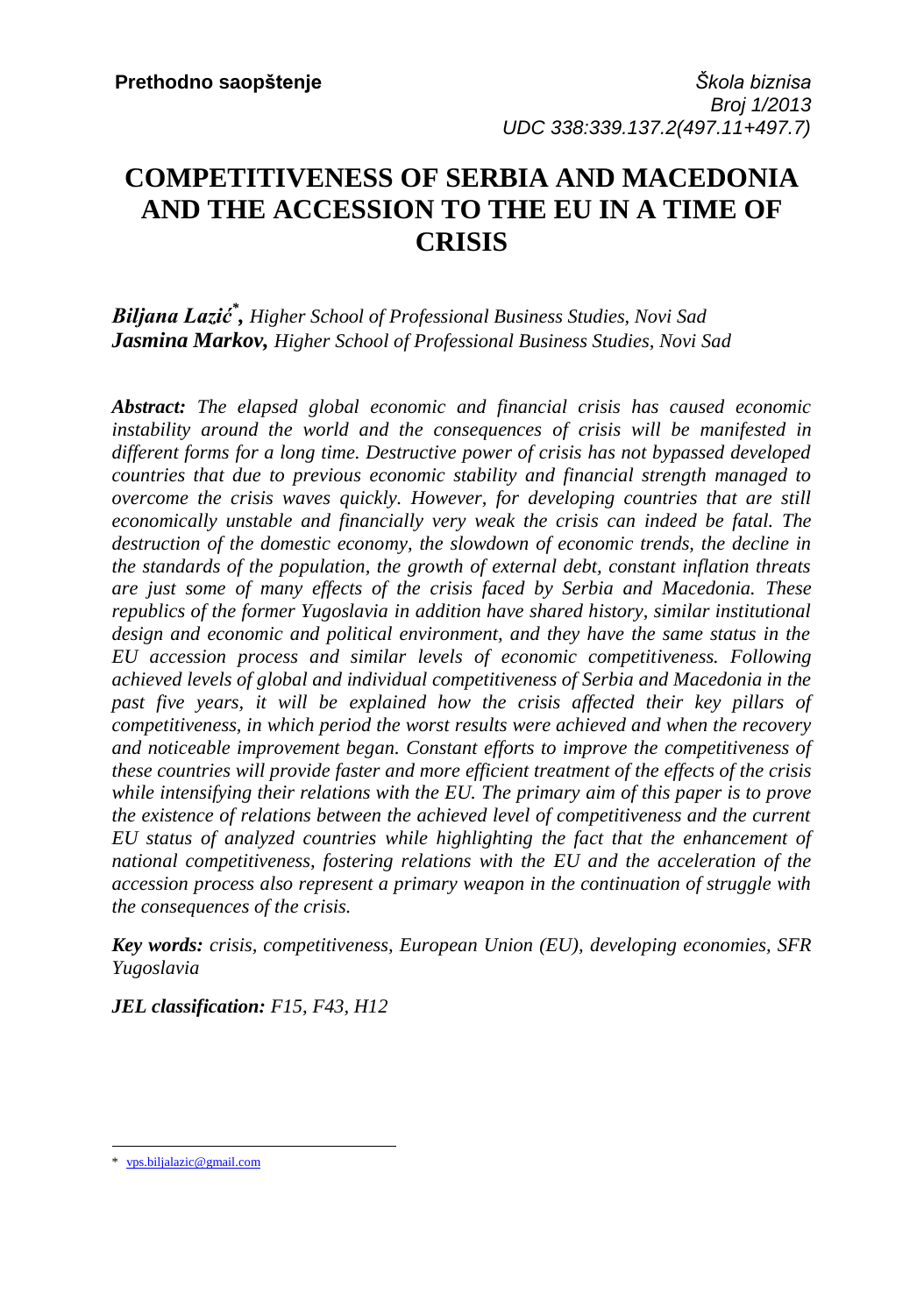# **KONKURENTNOST SRBIJE I MAKEDONIJE I PRISTUPANJE EVROPSKOJ UNIJI U VREMENU KRIZE**

*Sažetak: Protekla globalna ekonomsko-finansijska kriza je izazvala privredne nestabilnsoti širom sveta, a njene posledice će se još dugo manifestovati u različitim oblicima. Uništavanje nacionalne privrede, usporavanje ekonomskih kretanja, pad standarda stanovništva, rast spoljnjeg duga i konstantne inflatorne pretnje su samo neki od mnogobrojnih efekata krize sa kojima se suočavaju Srbija i Makedonija. Ove bivše jugoslovenske republike vezuju zajedničke istorijske okolnosti, sličan institucionalni dizajn kao i ekonomski i politički ambijent, a takođe poseduju i jednake statuse u procesu pridruživanja Evropskoj uniji kao i slične dostignute nivoe privredne konkurentnosti. Prateći ostvarenu globalnu i pojedinačnu konkurentnost Srbije i Makedonije u poslednjih pet godina, u radu će se objasniti kako je kriza uticala na ključne stubove njihove konkurentnosti, u kom periodu su ostvareni najlošiji rezultati kao i kada je otpočeo oporavak i zabeležena primetna poboljšanja. Stalni napori na unapređenju konkurentnosti obezbediće brže i efikasnije prevladavanje efekata krize i intenziviranje odnosa sa Evropskom unijom. Osnovni cilj rada je dokazivanje postojanja povezanosti između dostignutog nivoa konkurentnosti i aktuelnog EU statusa analiziranih zemalja i naglašavanje činjenice da unapređenje nacionalne konkurentnosti, održavanje i negovanje odnosa sa Evropskom unijom i ubrzanje procesa pristupanja predstavljaju primarno oružje u nastavku borbe sa posledicama krize.*

*Ključne reči: kriza, konkurentnost, Evropska unija, ekonomije u razvoju, SFR Jugoslavija* 

## **1. INTRODUCTION**

The improvement of competitiveness of national economy has certainly been one of the main drivers of its economic recovery and future economic growth, and precisely, in this period of overcoming the consequences of the global crisis and expecting new instabilities on the European continent, it becomes highly desirable to analyze the competitive positions of Serbia and Macedonia as former Yugoslav republics. After the dissolution of the state union and the end of the war, they carried out various social, political and economic reforms in order to accelerate the process of accession to the EU. Two decades after the disappearance of SFR Yugoslavia from the global scene, each country has individually undergone an integration path towards the EU membership in accordance with their capacities. By fulfilling the defined obligations towards the Hague Tribunal as well as other necessary conditions, in March 2012 Serbia received candidate status for membership in the EU and now the current issue is determining the official date of commencement of the accession negotiations. "It is an extraordinary achievement and I hope that it will encourage Serbia to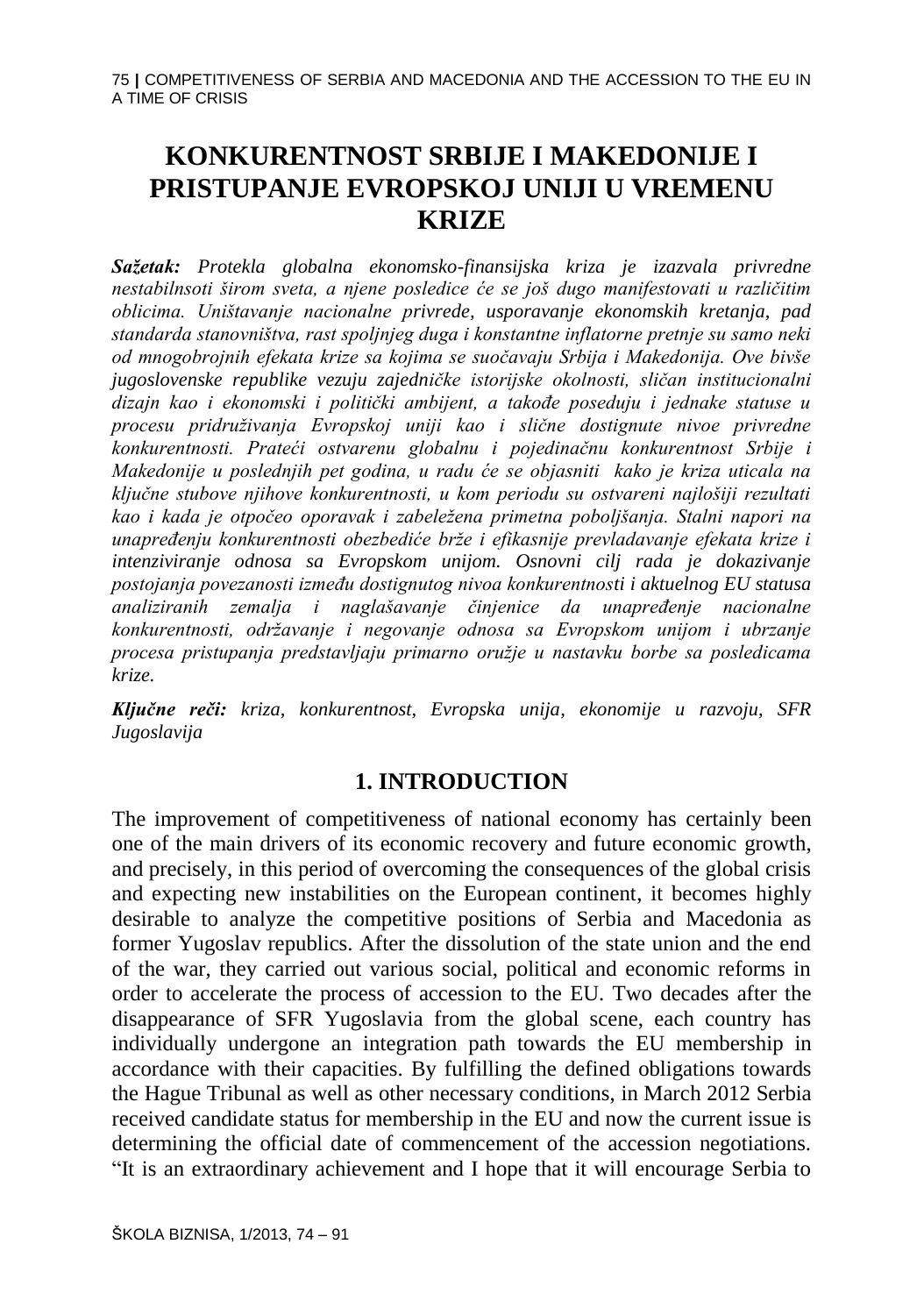take further steps in order to meet the political and economic criteria for the membership in the EU, and I also hope that Belgrade will continue to support regional cooperation and good neighborly relations in the Western Balkans." (Rompuy, 2012). On the other hand, Macedonia can be proud of its rapid rise from the moment in 2004 when it had applied for membership in the EU, until the following year when it received candidate status. However, it is still unknown when it will start accession negotiations because of the main obstacle in the form of a protracted dispute between Greece and Macedonia regarding the name of this former Yugoslav republic.

Along with the realization of these processes of European integration, Serbia and Macedonia have been facing serious consequences of the global financial crisis. Huge contractions in consumer demand, sharp rise of unemployment, reduction of foreign investment, and decline in demand for export products are just some of the serious issues that need to be resolved as soon as possible. In very difficult economic and financial circumstances, it is of great importance for the above mentioned countries to consider their own economic situations realistically and to recognize their competitive position in order to act timely towards their improvement. In fact, one of the enormous consequences of globalization is such that competition is no longer viewed within national borders only (Jenkins et.al 1999). Through analyzing the publications of the World Economic Forum, including the Global Competitiveness Report, a certain national economy will become more capable of realizing the competitive advantages and disadvantages, improve its competitive position, create better conditions for stimulating its own economic growth and development and thus leave the vortex of global crisis as soon as possible and take more secure steps on the path towards the EU.

# **2. CLOSENESS OF SERBIA AND MACEDONIA TO THE EU – THEN AND NOW**

One can freely say that the EU is one of the most developed and successfully implemented forms of economic and political integration in the world. It has passed a very long and arduous development path, made significant investments and undertaken numerous activities in order to gain its current position in the world (Marković & Lazić, 2008). The Union has always attracted worldwide attention of officials, politicians, statesmen, scholars, students, but also the wider circle of people who are not otherwise engaged in this issue professionally. Today, in Serbia and Macedonia the question of joining the EU is becoming more and more prominent. The attitudes are numerous and very contradictory. Supporters of democratic values, free movement of people, capital, goods and services, certainly support the idea of joining the EU since it is seen as a very powerful and strong international integration. However, on the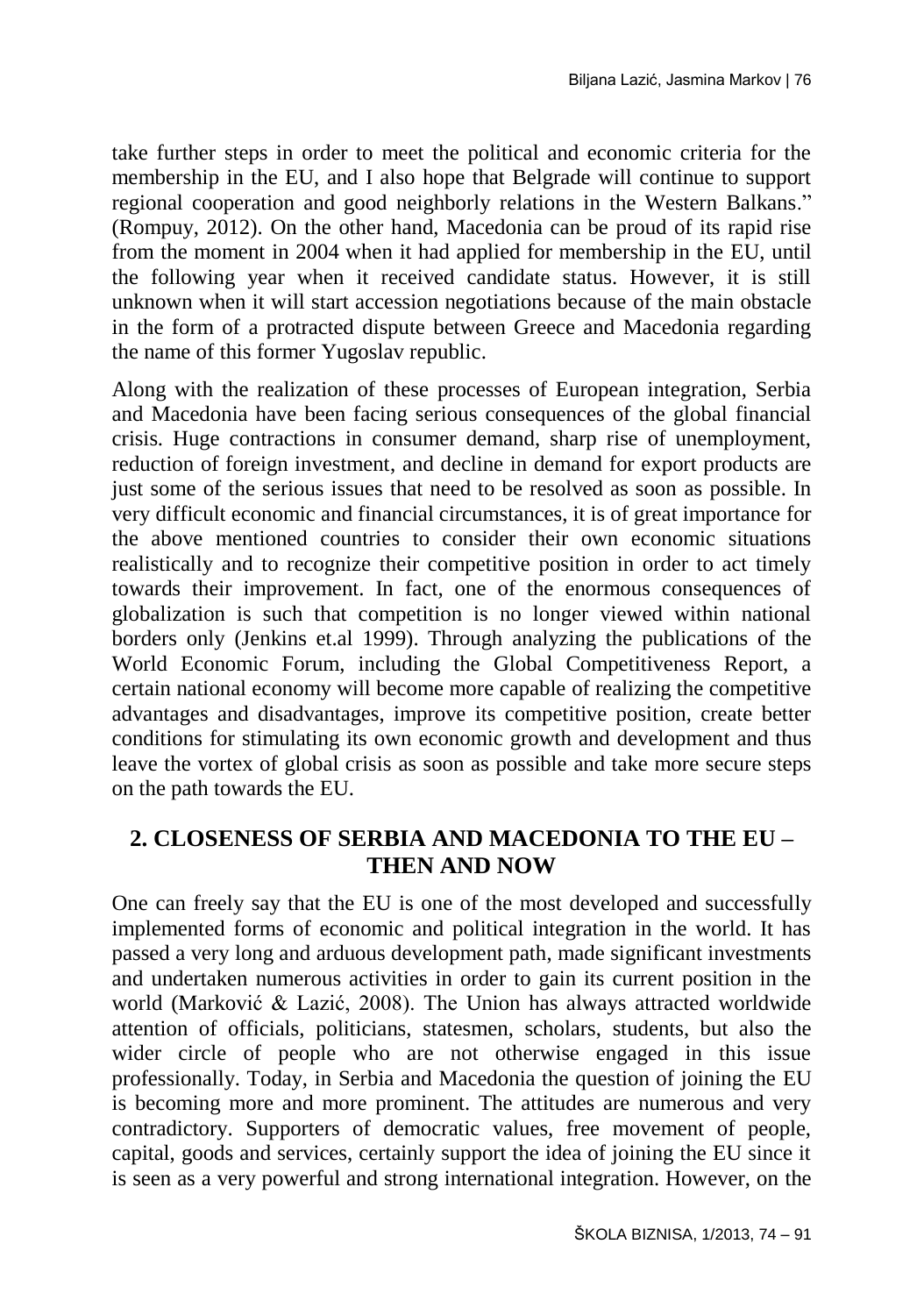other hand, there are completely opposite attitudes of those expressing their disapproval and hostility towards the EU and its policies and thus find it completely unnecessary to become a member. This dismissive attitude is mostly based on ignorance, inadequate information or a complete lack of interest in this area. If we start to look for the answer to the question of whether a single nation can survive independently on the global stage, without cooperation with its neighbours primarily, and then with the other countries in the world, it will become clear that the EU is a need and necessity of the modern society.

The former Yugoslav socialist federation, known in the world as "Tito's Yugoslavia," was in economic terms far more developed than almost all of the socialist countries of the Soviet block. It was the leading country in the processes of formation and development of the Non-Aligned Movement countries along with India and Egypt. Emerging during the early sixties, the Non-Aligned Movement countries from Asia and Africa accelerated the historical process of abolishing the colonial reign (Pejanović, 2011). The basic objective of the activities of this movement was related to stopping the war conflicts in the world, resolving dangerous problems emerging due to block division of the world as well as preventing anti-peace processes. At the international level, Yugoslavia was stepping out as a nonaligned country, while the internal level included workers' self-government system in which the workers' council was the decision maker. Municipalities and towns in the Republic had the status of territorial communities that were managed by local self-government of their own people. Former system of exercising hegemonic and political goals sparked war conflicts in the nineties, the final decade of the last century in Croatia and Bosnia and Herzegovina, which also included Serbia and Montenegro that led to disastrous consequences for their population and economy.

The idea of European integration of the former economic and military force such as SFR Yugoslavia has completely disappeared, and after the final collapse of the community, each country (Slovenia, Croatia, Serbia, Montenegro, Macedonia and Bosnia and Herzegovina) crossed its integration path towards the EU individually. The countries that left the community peacefully, that is, Slovenia and Macedonia, were spared of the ravages of war and had more opportunities to join the processes of European integration and to independently move towards the EU. Other countries, exposed to war, had to go first through infrastructural, commercial and economic recovery, and then each of them individually commenced the negotiations with the EU regarding the candidacy for membership.

While researching the history of European integration in the former Yugoslavia, it can be concluded that the former "Tito's Yugoslavia" had a very privileged treatment by, at that time, European communities which particularly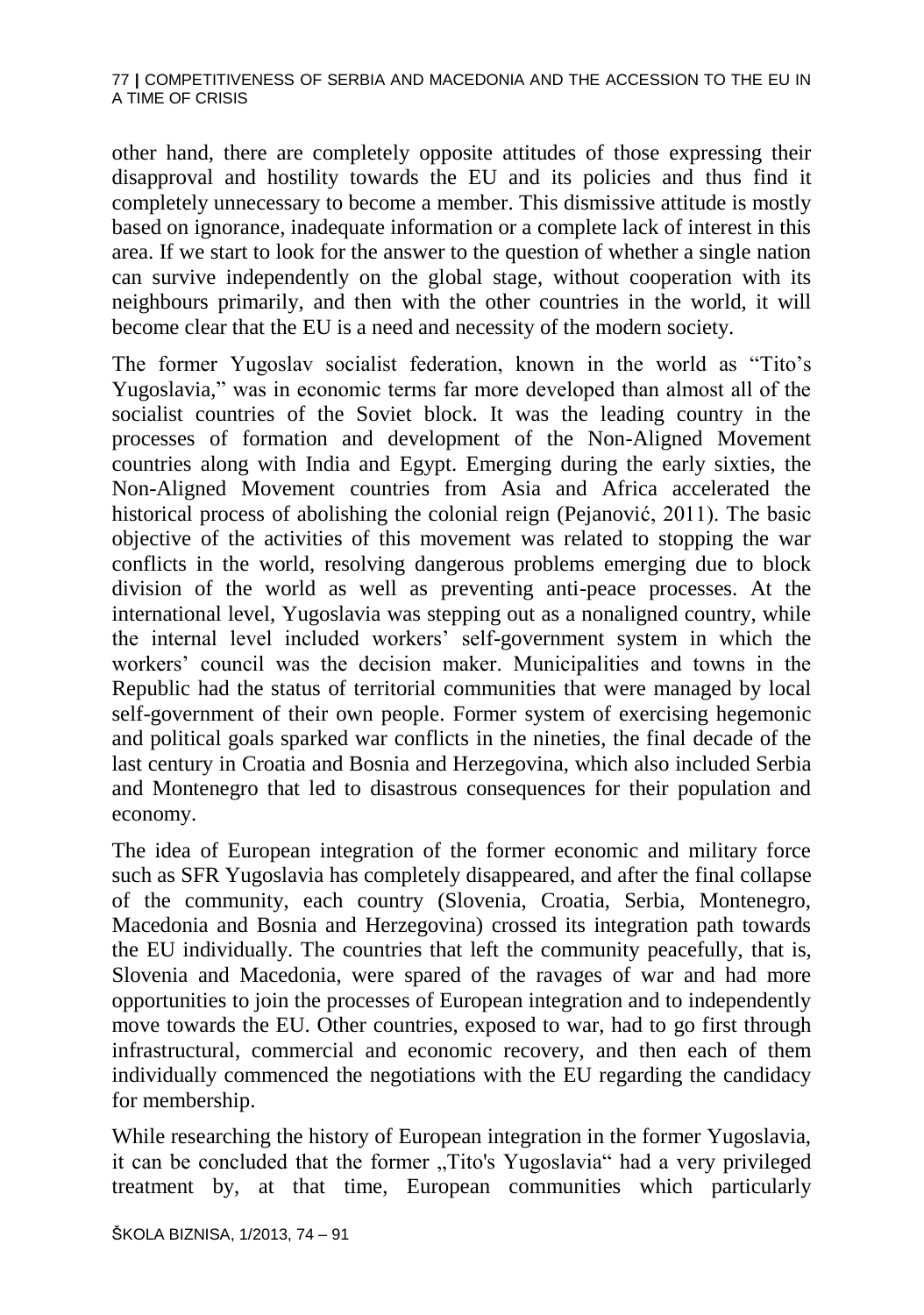distinguished it from the other countries of Central and Eastern Europe. The establishment of relations with the countries that were founders of the European Coal and Steel Community began back in the period prior to the commencement of European integrations. Later, the European Economic Community signed non-preferential trade agreements with Yugoslavia, whose significance was enormous, especially during the great block divisions in the world. The cooperation continued until 1991 when SFR Yugoslavia was institutionally and financially very connected with the European Communities and when it had a status that could have been considered even better than the status that would be granted to the future associated countries of Central and Eastern Europe. However, the conflicts on its territory began, followed by the imposition of sanctions by the European Community and the cancellation of the Cooperation Agreement among SFR Yugoslavia and EEC (Mišćević, 2007).

The advent of social and political circumstances that led to the breakup of former Yugoslavia and the independence of its countries started a new stage in the processes of European integration. Serbia and Macedonia, after the dissolution of the state union and the end of the war, carried out various political, economic and legal reforms in order to achieve a quicker accession to the EU. Among other things, they must respect human and minority rights, the liberal democracy, must establish stable institutions, the rule of law and stable market economy capable of facing the competition in the large European market (Stevović-Buha, 2007). Also, they must be able to take on all the obligations emerging from the membership, support the achievement of the goals of political, economic and monetary union.

Serbia and Macedonia, as well as some other Western Balkans countries, were identified as potential candidates for the EU membership during the Thessaloniki European Cuncil Summit in 2003. In 2008, a European partnership for Serbia was adopted, setting out priorities for the country's membership application and in 2009 it was formally applied. The process to ratify the Stabilisation and Association Agreement began in 2010, and in March 2012 Serbia was granted EU candidate status. Currently, Serbia is waiting for the European Council to decide on the date to start negotiations on its full membership.

Table 1

*SERBIA – From potential candidate to a candidate country*

01-06-2000 Feira European Council states all SAP countries are "potential candidates" for EU membership.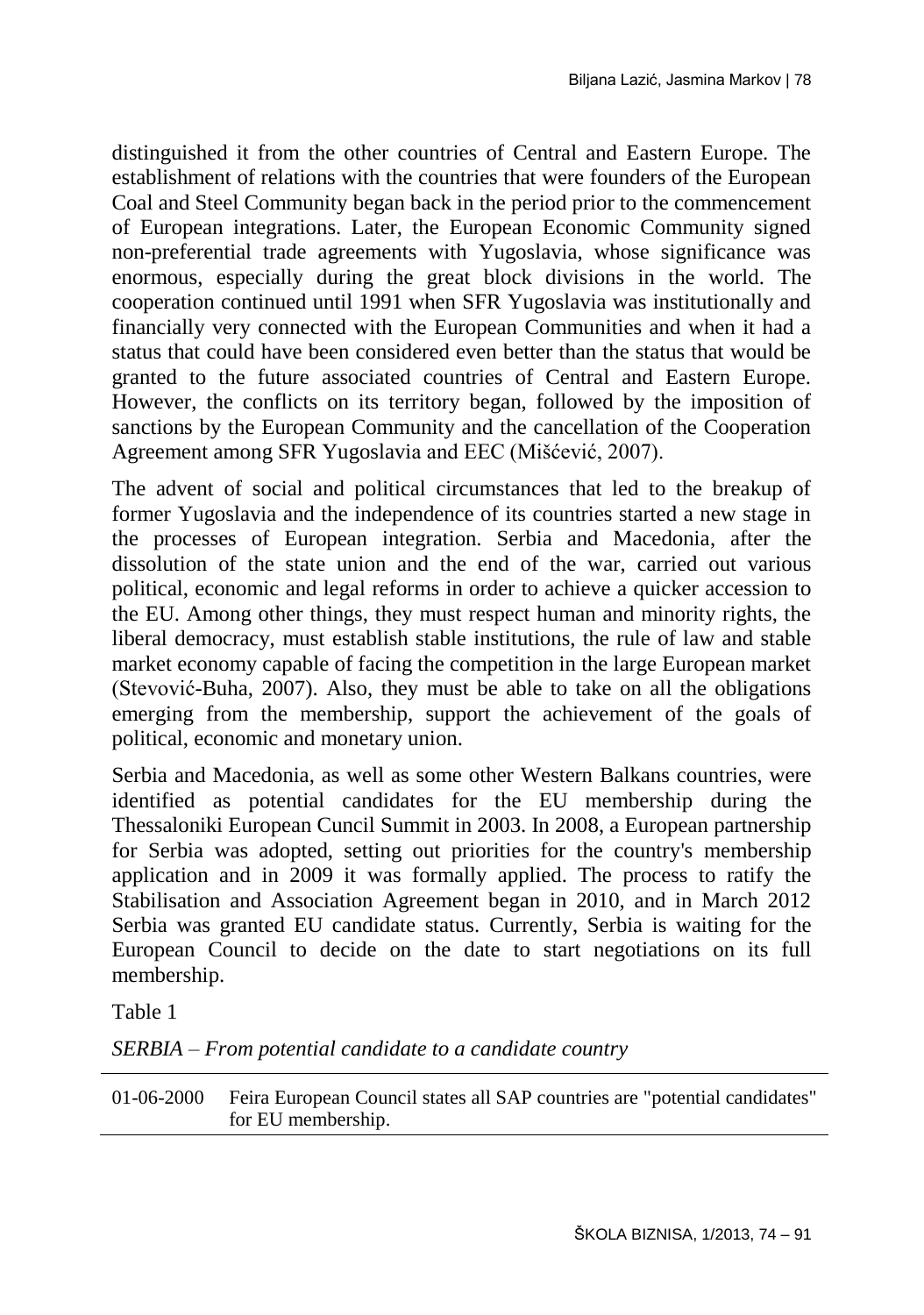| 01-06-2003       | At the Thessaloniki European Council summit, the Stabilisation and<br>Association Process (SAP) is confirmed as EU policy for the Western<br>Balkans. |
|------------------|-------------------------------------------------------------------------------------------------------------------------------------------------------|
| $01 - 10 - 2004$ | Council conclusions open up a process for a Stabilisation and Association<br>Agreement (SAA).                                                         |
| $01 - 10 - 2005$ | Negotiations launched for SAA.                                                                                                                        |
| 03-05-2006       | SAA negotiations called off, because Serbia's co-operation with the<br>International Criminal Tribunal for the former Yugoslavia has not<br>improved. |
| 13-06-2007       | SAA negotiations resume, after Serbia commits to cooperating fully with<br>the International Criminal Tribunal for the former Yugoslavia.             |
| $07 - 11 - 2007$ | SAA with Serbia is initialed.                                                                                                                         |
| 01-01-2008       | Agreements on visa facilitation and readmission enter into force.                                                                                     |
| 18-02-2008       | Council adopts revised European partnership for Serbia.                                                                                               |
| 29-04-2008       | SAA and Interim agreement on trade and trade-related issues are signed in<br>Luxembourg.                                                              |
| 19-12-2009       | Visa requirement lifted for Serbs traveling to Schengen countries.                                                                                    |
| 22-12-2009       | Serbia applies for EU membership.                                                                                                                     |
| 14-06-2010       | EU members decide to start SAA ratification.                                                                                                          |
| 31-01-2011       | Serbia replies to Commission questionnaire.                                                                                                           |
| 14-10-2011       | European Commission delivers its Opinion on Serbia's EU membership<br>application, granting candidate status based on one key priority.               |
| 01-03-2012       | European Council confirms Serbia as a candidate country.                                                                                              |

*Note :* Retrieved from *[http://ec.europa.eu/enlargement/countries/detailed-country](http://ec.europa.eu/enlargement/countries/detailed-country-information/serbia/index_en.htm)[information/serbia/index\\_en.htm](http://ec.europa.eu/enlargement/countries/detailed-country-information/serbia/index_en.htm)*

The former Yugoslav Republic of Macedonia applied for EU membership in March 2004. The commission issued a favorable opinion in November 2005, and the Council decided in December 2005 to grant Macedonia the status of candidate country. The Commission recomended that accession negotiations can be opened in October 2009. Macedonia was the first among the Western Balkans countries that signed the Stabilisation and Association Agreement (SAA) in April 2001 which entered into force in April 2004.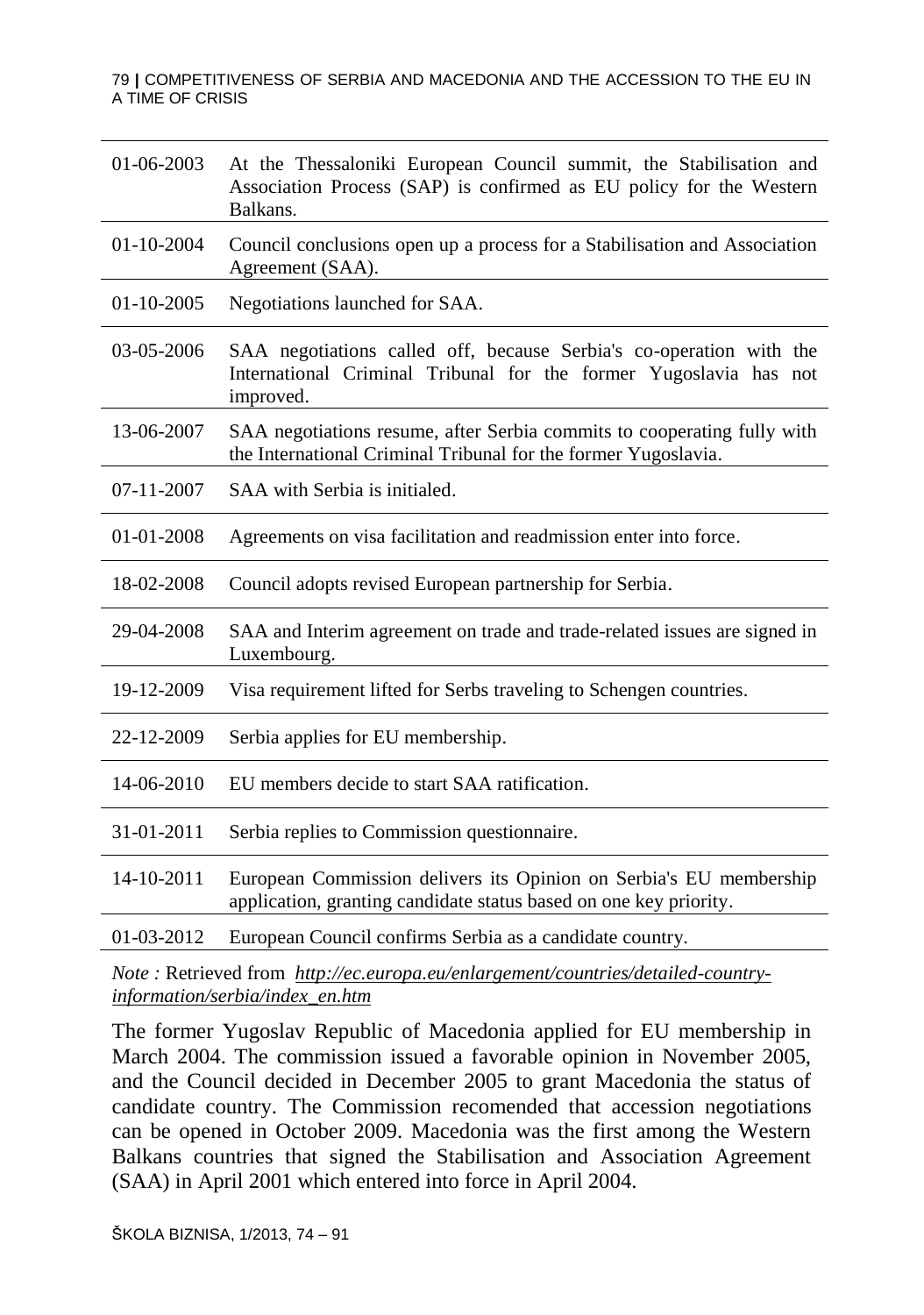#### Table 2

## *MACEDONIA – From potential candidate to a candidate country*

| 01-01-1996 | The former Yugoslav Republic of Macedonia becomes eligible for<br>funding under the EC's PHARE programme.                       |
|------------|---------------------------------------------------------------------------------------------------------------------------------|
| 01-01-1997 | Council sets political and economic conditions for bilateral relations.                                                         |
| 01-06-2000 | Feira Summit states that all SAP countries are "potential candidates" for<br>EU membership.                                     |
| 09-04-2001 | Stabilisation and Association Agreement (SAA) is signed.                                                                        |
| 01-06-2001 | Agreement on trade and trade-related matters enters into force.                                                                 |
| 22-03-2004 | Application for EU membership.                                                                                                  |
| 01-04-2004 | SAA enters into force.                                                                                                          |
| 17-05-2004 | Council asks Commission to give opinion on application.                                                                         |
| 14-09-2004 | 1st meeting of Stabilisation and Association Council between EU and the<br>former Yugoslav Republic of Macedonia.               |
| 14-02-2005 | The country replies to EU questionnaire.                                                                                        |
| 09-11-2005 | Commission gives favorable opinion on the application of the former<br>Yugoslav Republic of Macedonia for membership in the EU. |
| 16-12-2005 | Council grants candidate status to the country.                                                                                 |
| 30-01-2006 | Council adopts European Partnership.                                                                                            |
| 01-01-2008 | Visa facilitation and readmission agreements enter into force.                                                                  |
| 18-02-2008 | Council adopts Accession Partnership for the former Yugoslav Republic<br>of Macedonia, updating the 2006 European Partnership.  |
| 01-03-2008 | Commission adopts Communication on the Western Balkans identifying<br>benchmarks for next stage in accession process.           |
| 15-07-2009 | Commission proposes to grant visa liberalisation to the country.                                                                |
| 01-10-2009 | Commission recommends opening of accession negotiations.                                                                        |
| 19-12-2009 | Citizens of the former Yugoslav Republic of Macedonia, Montenegro<br>and Serbia travel visa free to the Schengen area.          |
| 29-03-2012 | European Commission launches a High Level Accession Dialogue with<br>Skopje.                                                    |
|            | Note: Retrieved from http://ec.europa.eu/enlargement/countries/detailed-country-                                                |

*[information/fyrom/index\\_en.htm](http://ec.europa.eu/enlargement/countries/detailed-country-information/fyrom/index_en.htm)*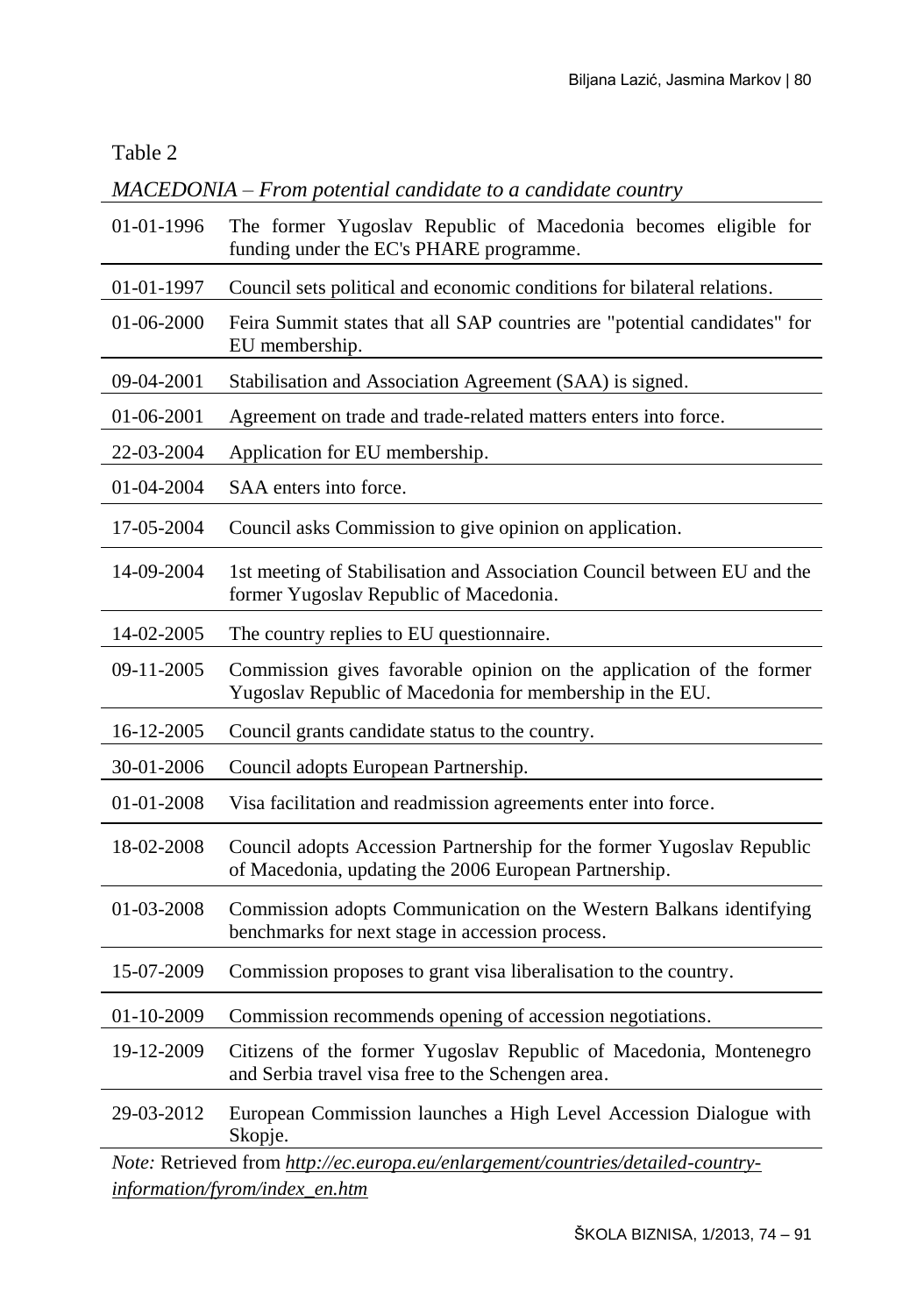In future, Serbia and Macedonia have to make a huge effort in order to strengthen their institutional frameworks and carry out the necessary reforms. The EU certainly has a series of various instruments for the support and help to the mentioned states, and if an adequate communication and cooperation among the competent authorities of the Union and the representatives of Serbian and Macedonian authorities becomes established, the ultimate goal will become very realistic and achievable. The EU provides continuous support and financial assistance in order to help the country with the necessary reforms. For the period 2007-2013, assistance provided in the former Yugoslav Republic of Macedonia through IPA covers institution building, cross-border co-operation, regional development, human resource development and rural development.

## **3. COMPETITIVENESS OF SERBIA AND MACEDONIA – TWO DECADES AFTER THE DISSOLUTION OF THE STATE**

The years to come, driven by a number of issues raised by the crisis, are likely to bring drastic changes in the global economy that will also affect the overall economic situation in many European countries. The territory of former Yugoslavia, with its turbulent history, controversial events and constant instability, has become an endless array of different topics for research and discussion. Also, a strategically good position, at the crossroads of global roads, increases the possibility of a more successful joint participation of these countries in the global market within contemporary conditions of extremely harsh global competition (Grandov, 2009). The Stabilisation and Association process for these countries, except Slovenia, was initiated by the EU in 1999. It is a political and institutional framework of a long-term EU policy towards these countries and it involves, among other things, the development of a political dialogue between the countries of the region with the use of conditionality policy that the Union uses to affect the countries of the region in order to maintain the reform processes and gradually approach the Union (Grandov, 2009). The mentioned conditionality policy promotes democracy and rule of law, respecting human and minority rights, conducting economic reforms and compliance with international obligations.

It is clear that Serbia and Macedonia have certain competitive advantages that in future may have impact on attracting foreign investors, promoting market economy, fostering economic growth and development and thus accelerating the process of overcoming the crisis and joining the EU. An analysis of the competitive position of these countries will confirm the above mentioned claims and demonstrate that, through improving their competitiveness, Serbia and Macedonia may in a stronger and easier manner resist the challenges of the crisis. With respect to the research methodology of the World Economic Forum,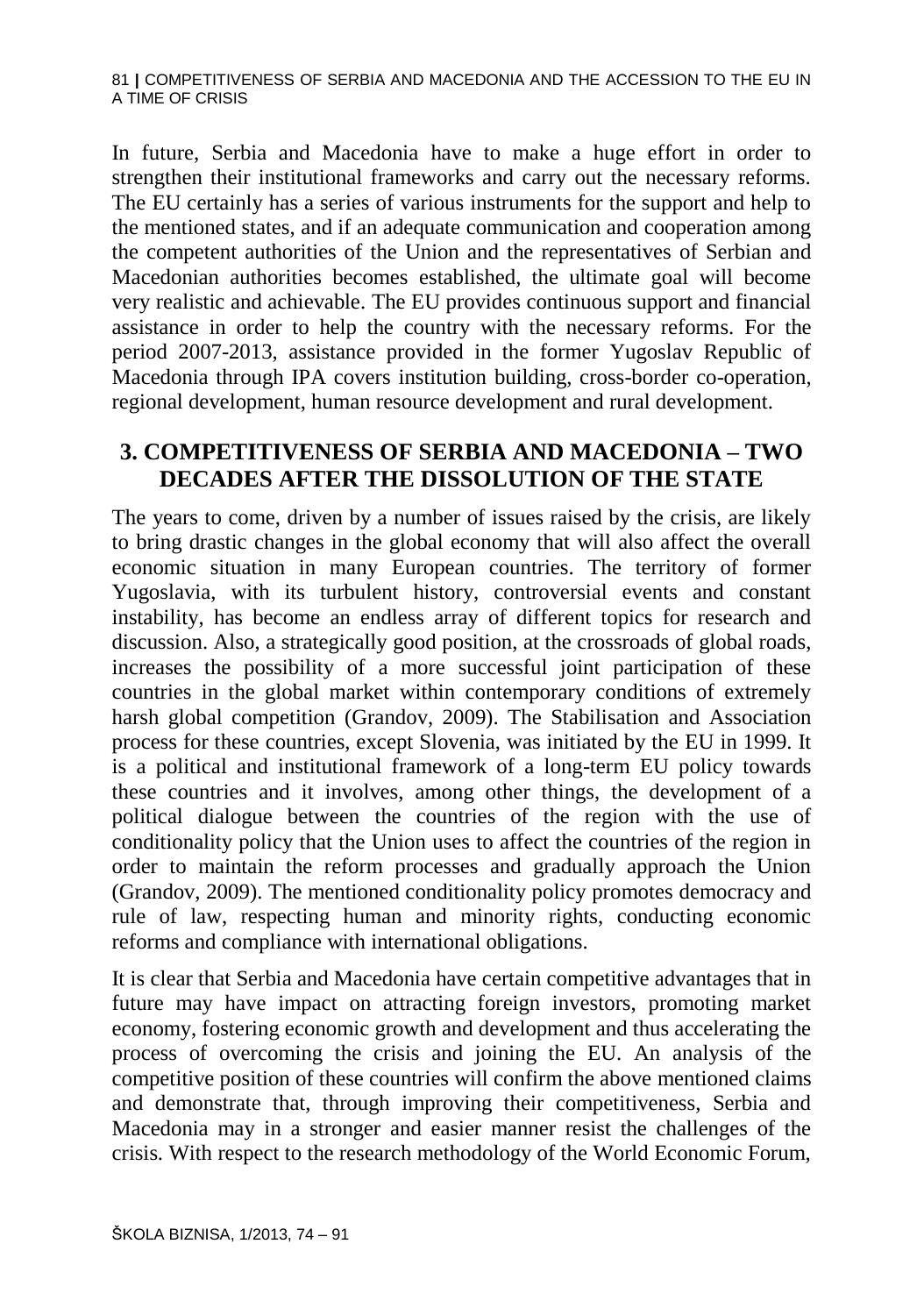the initial step is to determine the belonging of the above mentioned countries to a certain stage of economic development.

First of all, it is necessary to take into account the realised value of gross domestic product per capita (GDP per capita) which is the most common and readily available measure of national welfare. It is used instead of the amount of wages in a particular country since this is neither internationally comparable nor easily obtainable. The World Economic Forum has designated the following reference values of GDP per capita that determines the belonging of a certain country to a certain stage of development.



*Figure 1. Values of GDP per capita in various stages of development of national economy. Retrieved from: The Global Competitiveness Report 2011-2012*

According to the results of the World Economic Forum research, Serbia is in the second stage of economic development – efficiency driven stage (Ivanić, 2009). Since that stage involves economies that constantly generate the value of GDP per capita between 3000 US\$ and 8999 US\$, Macedonia is also there. The following figures present realised values of GDP per capita in the mentioned countries, in order to confirm the above mentioned statements.



*Figure 2. The value of GDP per capita in Serbia between 2007 and 2011. Retrieved from: Data extrapolation from The Global Competitiveness Report 2008-2009; 2009- 2010; 2010-2011; 2011-2012; 2012-2013*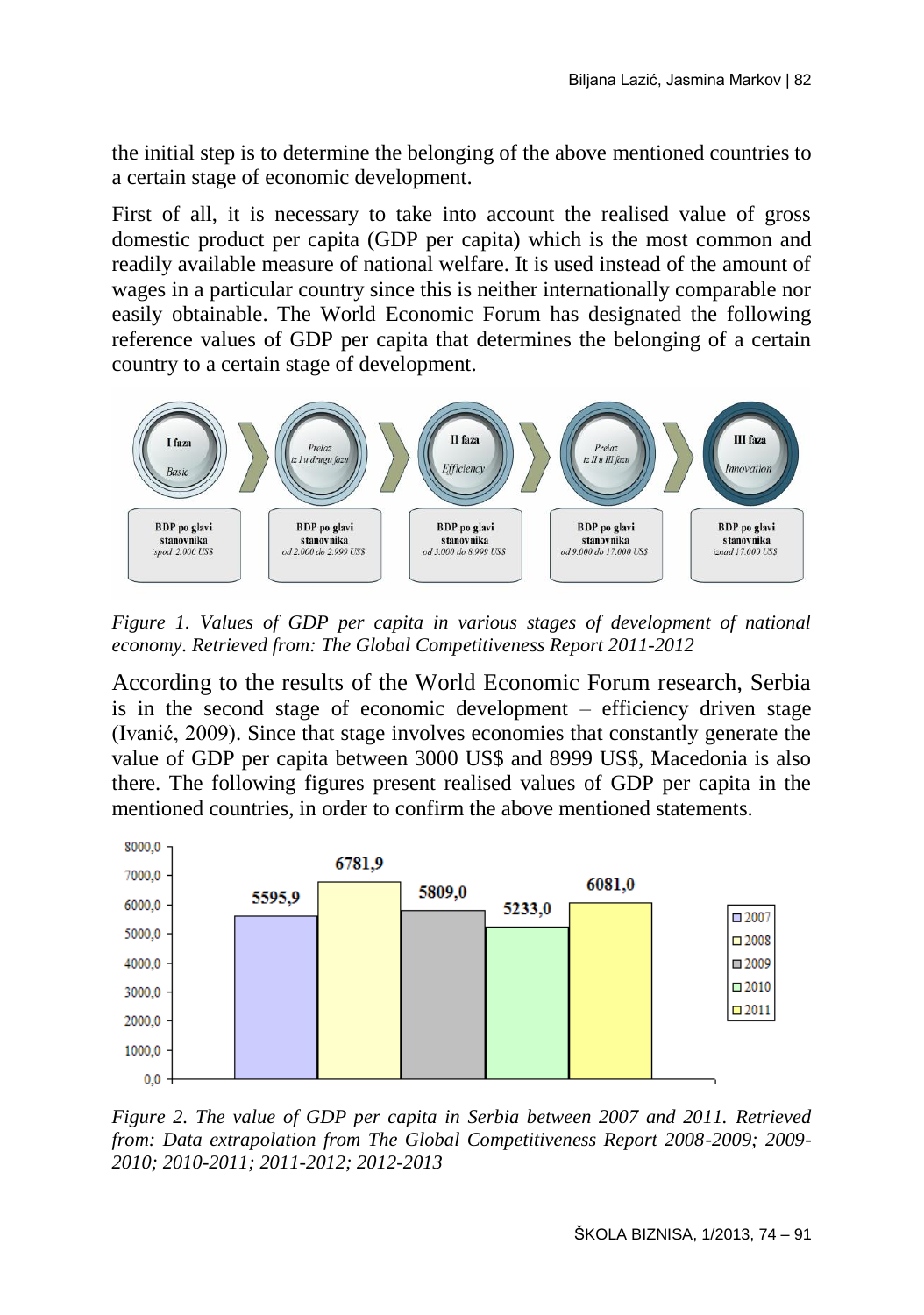

*Figure 3. The value of GDP per capita in Macedonia between 2007 and 2011. Retrieved from: Data extrapolation from The Global Competitiveness Report 2008-2009; 2009- 2010; 2010-2011; 2011-2012; 2012-2013*

Notice that the value of GDP per capita declined in the period between 2008 and 2010 or persisted at approximately the same level. The year that was identified by the initial wave of the global economic and financial crisis is 2008, which further explains the above mentioned movements. One of the key objectives of further development of Serbia is to increase the value of this indicator, i.e. to provide more welfare. To achieve this objective, Serbian economic development strategy must focus primarily on dynamic growth as the basic material condition of faster increase of the standard of living, reduction of unemployment and poverty (Bajec & Jakopin, 2006). Like Serbia, Macedonia must constantly work on the increase of the value of GDP per capita in order to accelerate its own economic growth and development, improve its competitive position, move from its current second stage of development towards the following innovation-driven stage.

# **4. THE NEED FOR IMPROVING COMPETITIVENESS AND STIMULATING FASTER RECOVERY FROM THE CRISIS**

Through mutual cooperation and support, Serbia and Macedonia have to work on improving competitiveness, raising the standard of living of their population, neutralising weaknesses and encouraging competitive advantages in order to reach better positions in the global competitiveness scale. High values of global index, individual subindices and pillars of competitiveness, as well as possession of many competitive advantages through constant efforts towards overcoming the disadvantages guarantee a more efficient exit from the crisis, and also speed up the process of European integration.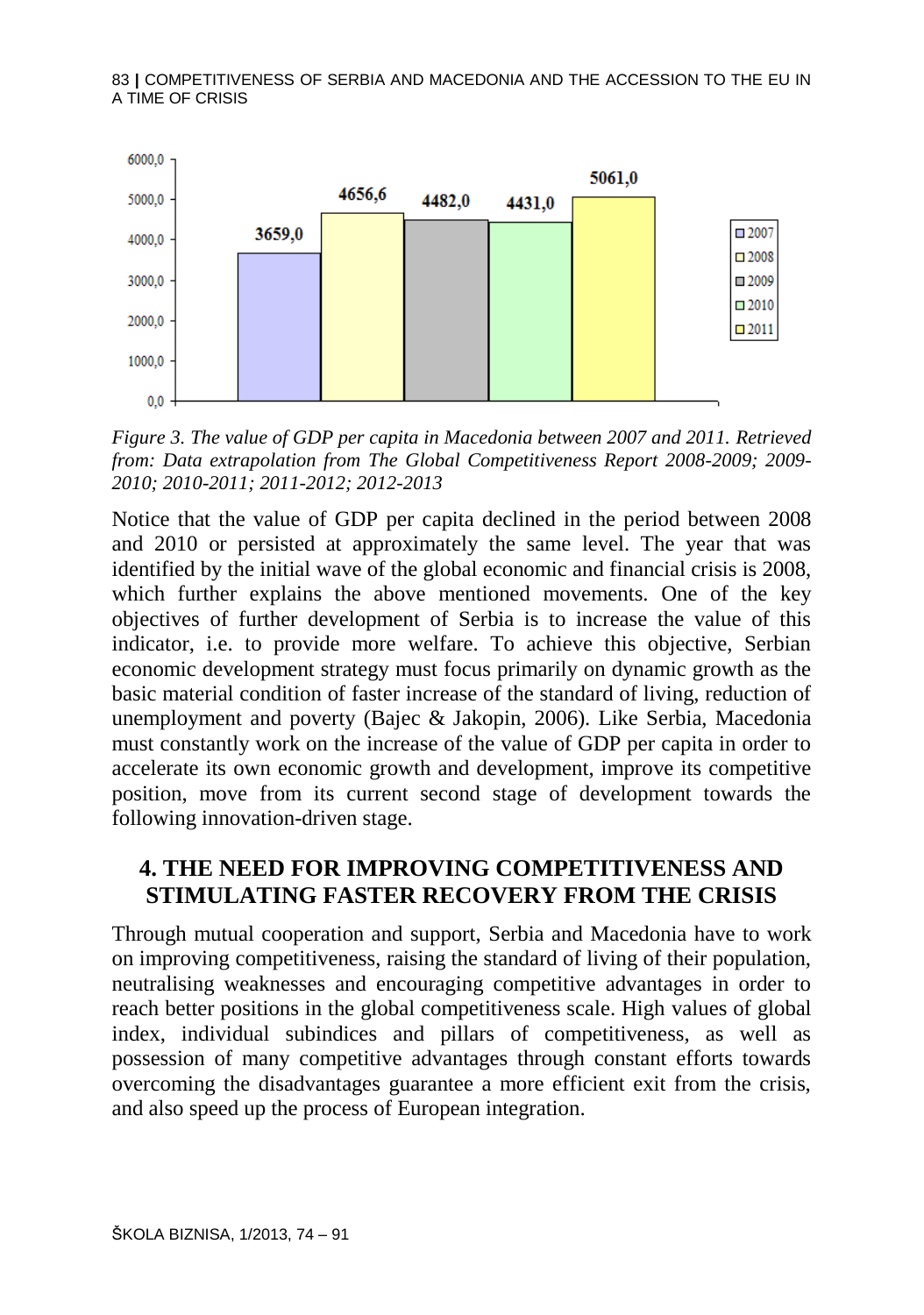## Table 3

|           | <b>Global Competitiveness Index</b> |           |                 |           |  |
|-----------|-------------------------------------|-----------|-----------------|-----------|--|
|           | <b>Position</b><br><b>Position</b>  |           | <b>Position</b> | Value     |  |
| Country   | 2010-2011                           | 2011-2012 | 2012-2013       | 2012-2013 |  |
| Macedonia | 79                                  | 79        | 80              | 4.0       |  |
| Serbia    | 96                                  | 95        | 95              | 3.9       |  |

*Actual values of Global Competitiveness Index and changes in position*

*Note:* Retrieved form The Global Competitiveness Report 2012-2013

Macedonia's current position is around the middle of the competitiveness list that, according to the current report, encompasses 144 countries of the world. Serbia is weakly positioned in the field of global competitiveness, and according to the current indicators it even lags behind all of the countries of the former Yugoslavia, but that does not necessarily indicate a similarly low position from the point of view of the individual subindices and pillars of competitiveness.

As it was previously explained, the realised value of GDP per capita is determined by the belonging of a certain country to a stage of economic development that is specified according to the methodology of the World Economic Forum. Serbia and Macedonia are in the second stage as they are characterized as efficiency-driven economies. Belonging to a particular developmental stage is very important in determining the percentage share of each subindex in the structure of global competitiveness index, and thus the degree of influence of the variables that make up the subindices onto the final result. The first subindex (Basic) refers to the fulfillment of basic conditions and its share in the structure of global competitiveness index in this case is 40%.

#### Table 4

|           | <b>Basic Requirements</b> |                         |  |  |
|-----------|---------------------------|-------------------------|--|--|
| Country   | Position $(1 - 144)$      | <i>Result</i> $(1 – 7)$ |  |  |
| Macedonia | 71                        | 4.5                     |  |  |
| Serbia    | 95                        |                         |  |  |

*Actual values of the first competitiveness subindex*

*Note:* Retrieved from The Global Competitiveness Report 2012-2013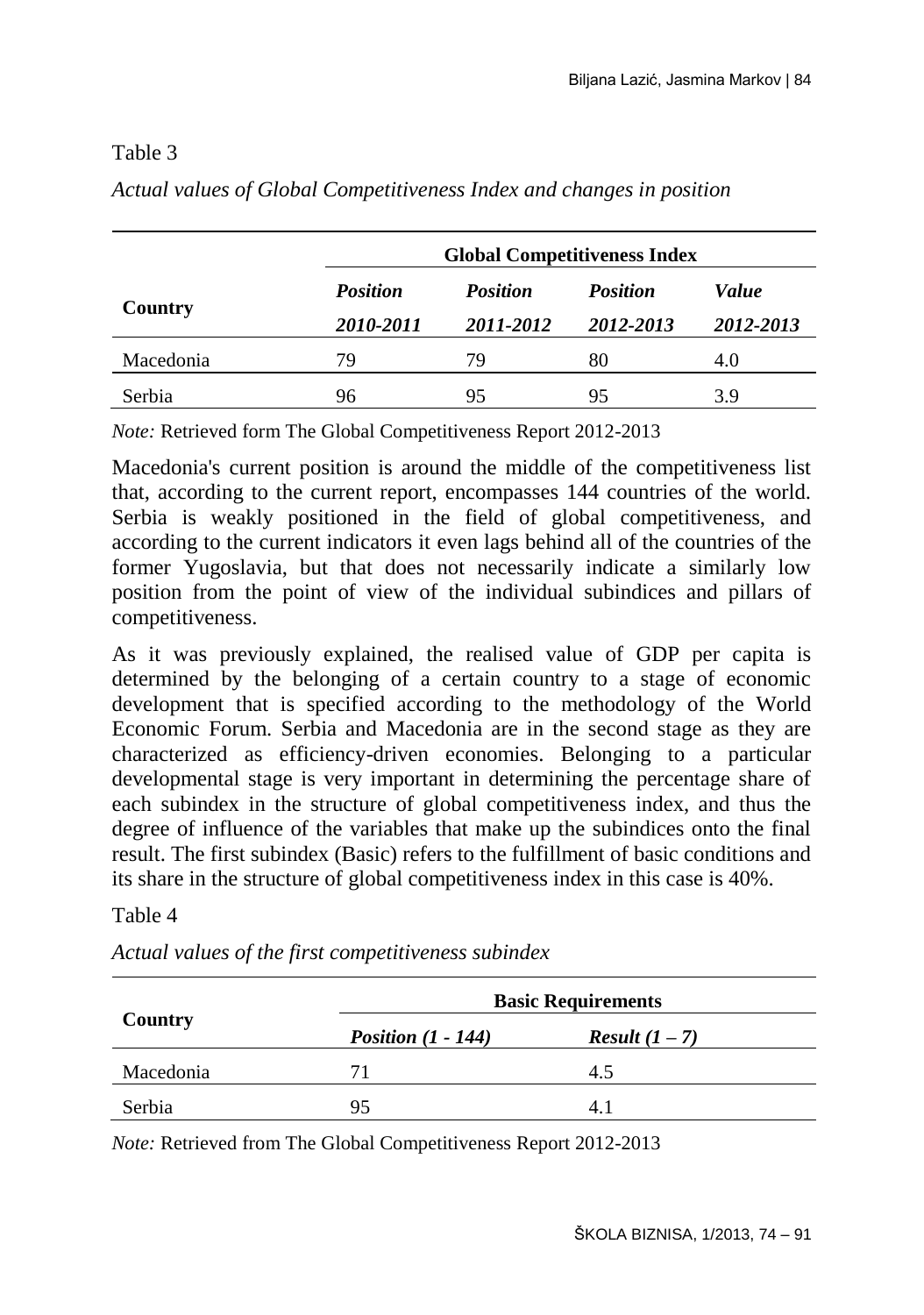As in previous years, Serbia lags behind Macedonia, because the underdeveloped institutional sector, critical condition of macroeconomic environment and very poor infrastructure capacities put it in the 95th position. It must be noted in this case that Serbia has a very high quality primary education system, and very important scientific and research potential, which increase its competitiveness. These advantages make Serbia a particularly interesting investment destination for foreign investors.

The second subindex (Efficiency) discusses the incentives to efficiency which, in the case of both countries, represent the base of the complex phenomenon of competitiveness. It is this subindex that has the largest share in the structure of their global competitiveness indices and it goes up to 50%.

#### Table 5

| Country   | <b>Efficiency Enhancers</b> |                         |  |
|-----------|-----------------------------|-------------------------|--|
|           | Position $(1 - 144)$        | <i>Result</i> $(1 – 7)$ |  |
| Macedonia | 84                          | 3.8                     |  |
| Serbia    | 88                          | 3.8                     |  |

*Actual values of the second competitiveness subindex*

*Note:* Retrieved from The Global Competitiveness Report 2012-2013

Based on the presented results one can conclude how strong is the intensity of the advancement of the analysed countries in the area of higher education, how they work and whether they are sufficiently developed markets of goods and services, labour force and financial instruments. It also leads to information whether the analysed countries have reached the required level of technological equipment and development. All of the above indicators play a significant role in creating an attractive investment environment and attracting fresh foreign capital that will significantly affect the recovery of Serbian and Macedonian economy and encourage faster overcoming the world financial crisis' consequences.

The third subindex (Innovation) indicates the achieved level of competitiveness of a country from the aspect of its available resources and current attitude towards the development of innovations. It also discusses the development of the corporate culture and work ethic so that we can freely argue that only the developed countries in Europe can achieve good results in this field. Its share in the structure of global competitiveness index of Serbia and Macedonia is only 10%.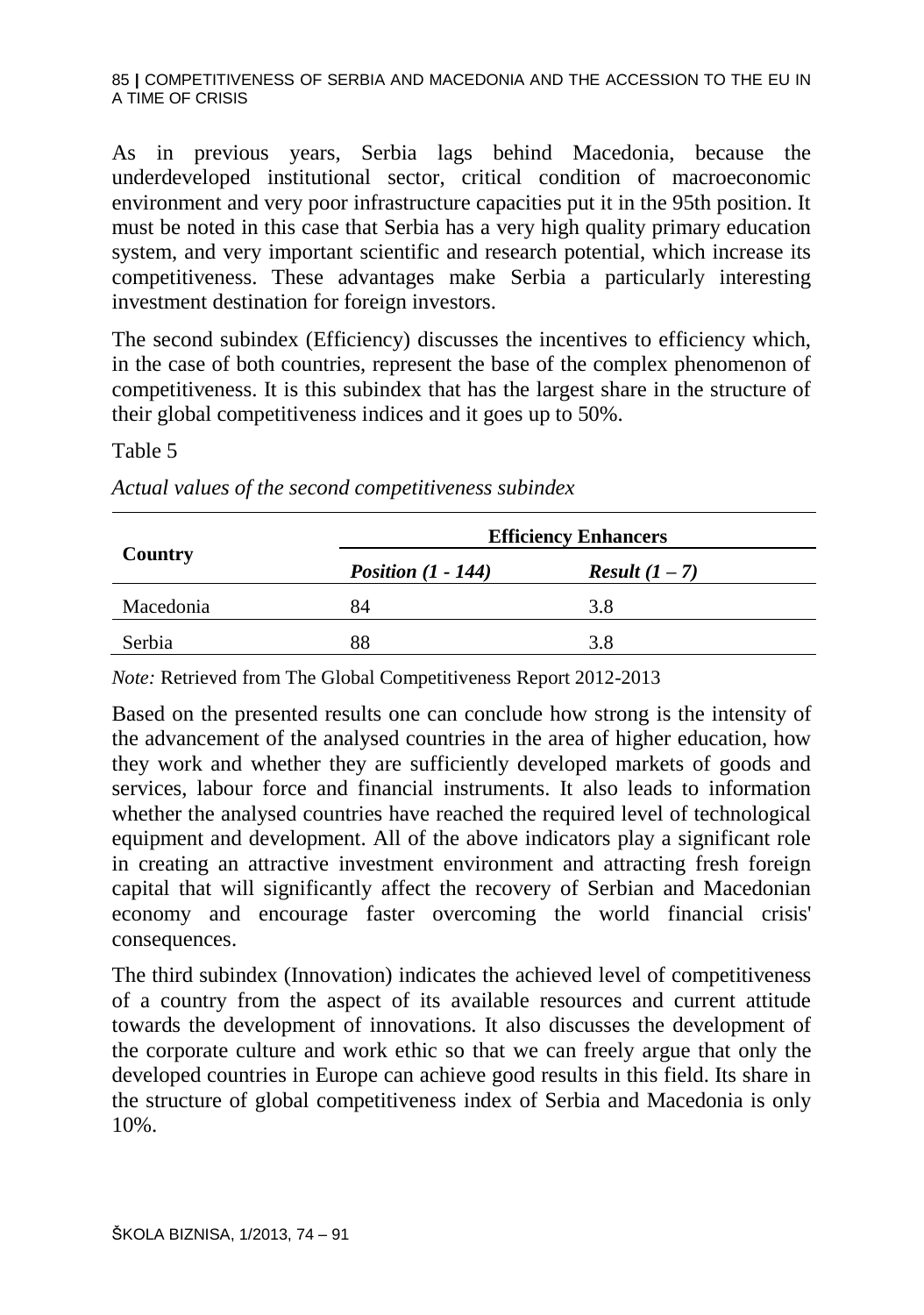### Table 6

|           | <b>Innovations</b>   |                         |  |  |
|-----------|----------------------|-------------------------|--|--|
| Country   | Position $(1 - 144)$ | <i>Result</i> $(1 – 7)$ |  |  |
| Macedonia | 110                  | 3.1                     |  |  |
| Serbia    | 124                  | 3.0                     |  |  |

#### *Actual values of the third competitiveness subindex*

*Note:* Retrieved from The Global Competitiveness Report 2012-2013

Above all, the lack of financial resources in Serbia and Macedonia affected the neglection of the area of developing innovations and fostering corporate culture, which resulted in their lagging behind some of the countries of former Yugoslavia such as Slovenia and Croatia, and certainly behind many European countries. It is necessary for a number of years to pass in order to change the minds of people in the Western Balkans and their current attitude towards the importance of research, patenting, innovations and scientific development (Lazić & Đorđević, 2009). In Serbia and Macedonia, there is still a lack of willingness to delegate authority among workers in companies and also a modest increase of participation of women in decision making structures. They certainly possess high quality scientific research institutions and expert scientific staff but seldom encourage cooperation between university institutions and industrial companies. These opportunities are often not exploited in the right way, which leads to missing many business opportunities and denial of chances for a more intensive economic development.

Each pillar, individually speaking, has a different level of importance and unequal influence in the formation of the competitiveness of a country mainly because of the obvious differences in the achieved levels of their economic development. Actual values and achieved positions of each pillars of competitiveness for Serbia and Macedonia are presented in Table No. 5. Underdeveloped institutional sector, modest infrastructural capabilities, inefficient commodity markets, a weak financial market and a very modest business culture are particularly problematic areas both in Serbia and Macedonia. Macedonia achieved a remarkable position in the field of macroeconomic stability, while for the others it can be said that the results are satisfactory considering the achieved level of economic development of the countries of this former Yugoslav republic as well as its political situation. The last three pillars of competitiveness are the main sources of weakness of Macedonia which, due to the modest size of the market, underdeveloped business culture and the lack of interest in the development and acceptance of innovation was not particularly attractive to foreign investors. In Macedonia, as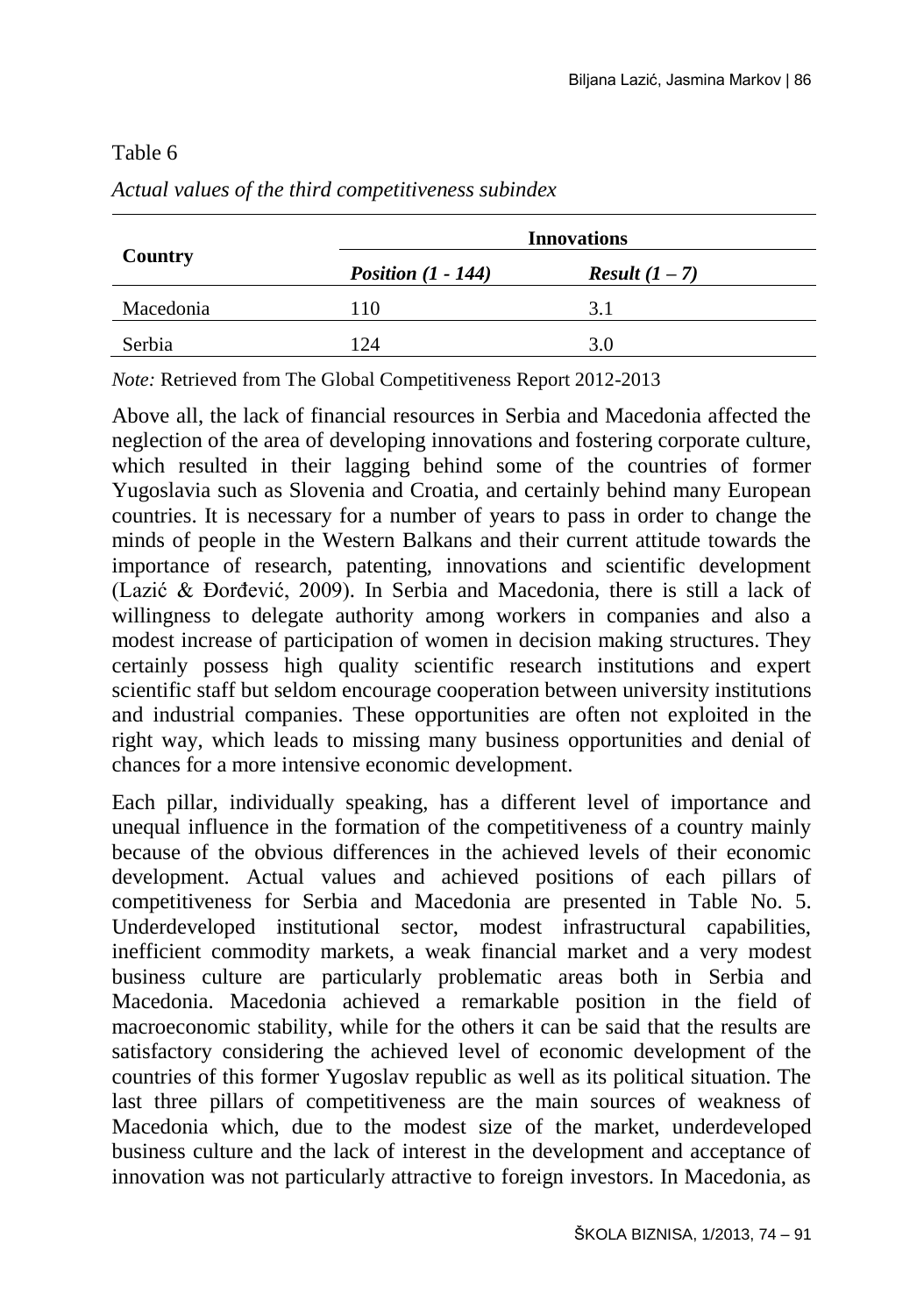in other Western Balkan countries, government often spends too much energy doing things they should not do. It distracts them from the things which would really be of their concern. The problem is not just that the government is too big, but it is not doing the right thing (Stiglitz, 2002).

Table 7

*Acual values of pillars of competitiveness*

| Country                       | <b>Macedonia</b> |               | <b>Serbia</b>   |               |
|-------------------------------|------------------|---------------|-----------------|---------------|
|                               | <b>Position</b>  | <b>Result</b> | <b>Position</b> | <b>Result</b> |
| <b>Pillars</b>                | (1-144)          | $(1-7)$       | $(1-144)$       | $(1-7)$       |
| Institutions                  | 81               | 3.7           | 121             | 3.2           |
| Infrastructure                | 86               | 3.7           | 84              | 3.7           |
| Macroeconomic environment     | 37               | 5.3           | 91              | 4.5           |
| Health and primary education  | 80               | 5.5           | 52              | 5.8           |
| Higher education and training | 80               | 4.0           | 81              | 4.0           |
| Goods market efficiency       | 63               | 4.3           | 132             | 3.5           |
| Labor market efficiency       | 72               | 4.3           | 112             | 3.9           |
| Financial market development  | 82               | 3.9           | 96              | 3.7           |
| Technological readiness       | 67               | 3.7           | 71              | 3.6           |
| Market size                   | 107              | 2.8           | 70              | 3.6           |
| Business sophistication       | 105              | 3.5           | <b>130</b>      | 3.1           |
| Innovation                    | 105              | 2.8           | 97              | 2.9           |

*Note:* Retrieved from The Global Competitiveness Report 2012-2013

Serbia is in a very bad position in the field of infrastructure, institutional development and macroeconomic stability and therefore it can be assigned to a group of underdeveloped and uncompetitive African countries. In recent years, Serbia has made significant progress in improving human health and extending life expectancy, as well as in the development of primary, secondary and higher education. The introduction of the Bologna principles in higher education has significantly innovated educational process and provided production of expert and qualified personnel with different profiles.

In both analysed countries there is a problem of illegal implementation of privatisation process which causes dissatisfaction and resentment of especially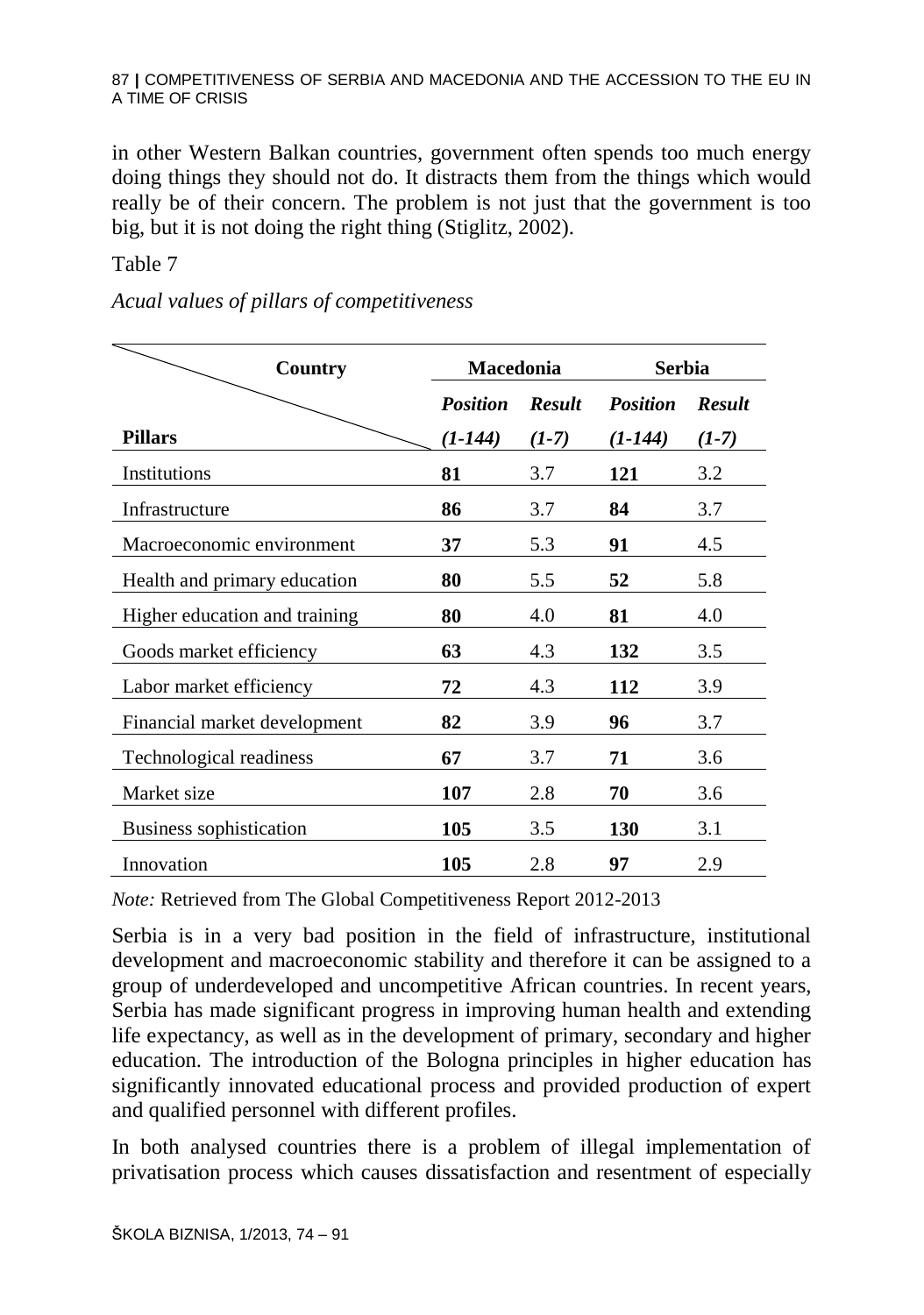unemployed people but also those who, in difficult economic conditions, managed to keep their jobs. Perhaps the most serious problem with corruption is privatisation. The rhetoric of market fundamentalism argues that privatisation will reduce the activities to "rent-seeking" from government officials, who "cream off" the profits of state enterprises or assign contracts and jobs to their friends. But, contrary to what was expected, privatisation made things much worse, so that it is in many countries jokingly called "greasing" (Stiglitz, 2002). The representatives of the EU in their declarations made during official visits to these countries often emphasize that corruption and illegal privatisation are very serious problems whose solution requires urgent implementation of efficient methods with the support of the authorities of the Union.

## **5. CONCLUSION**

*"Improving competitiveness, overcoming the crisis and encouraging Europeanisation of Serbia and Macedonia!"*

After the dissolution of the state union and the establishment of stability in the region, Serbia and Macedonia started the processes of economic transformation and improvement of competitiveness that were unequal in intensity and therefore caused different dynamics of the process of approaching the EU. In continuation of the process of Europeanisation of social, economic, political and legal space of candidates for membership in the EU, much more than previous efforts must be made in order to improve their competitive position and thus accelerate overcoming the consequences of the crisis. This goal is very ambitious, and it takes a lot of time, resources and sacrifices in order to begin its implementation. One of the obstacles is the institutional sector in Serbia that is at a very low level of development, mainly due to the improper functioning of state structures, the presence of organized crime, anti-competitive conduct of economic entities and lack of interest in providing more favourable conditions for foreign investment. Constant threat of inflation, unfavourable interest rates and state budget deficits of Serbia and Macedonia are the current problems whose resolving is constantly postponed.

For Macedonia it can be said that it achieves quite consistent results from the pillars of competitiveness point of view, among which satisfactory macroeconomic environment stands out as a distinct advantage. There is a serious issue of the modest size of the domestic market, inadequate educational structure of the available labour force and very poor business culture and work ethic of the employees.

Despite the presence of numerous competitors' weaknesses and difficulties in the functioning of the national economy, Serbia should be praised for the rapid development of the Internet and telephone networks, which in the future may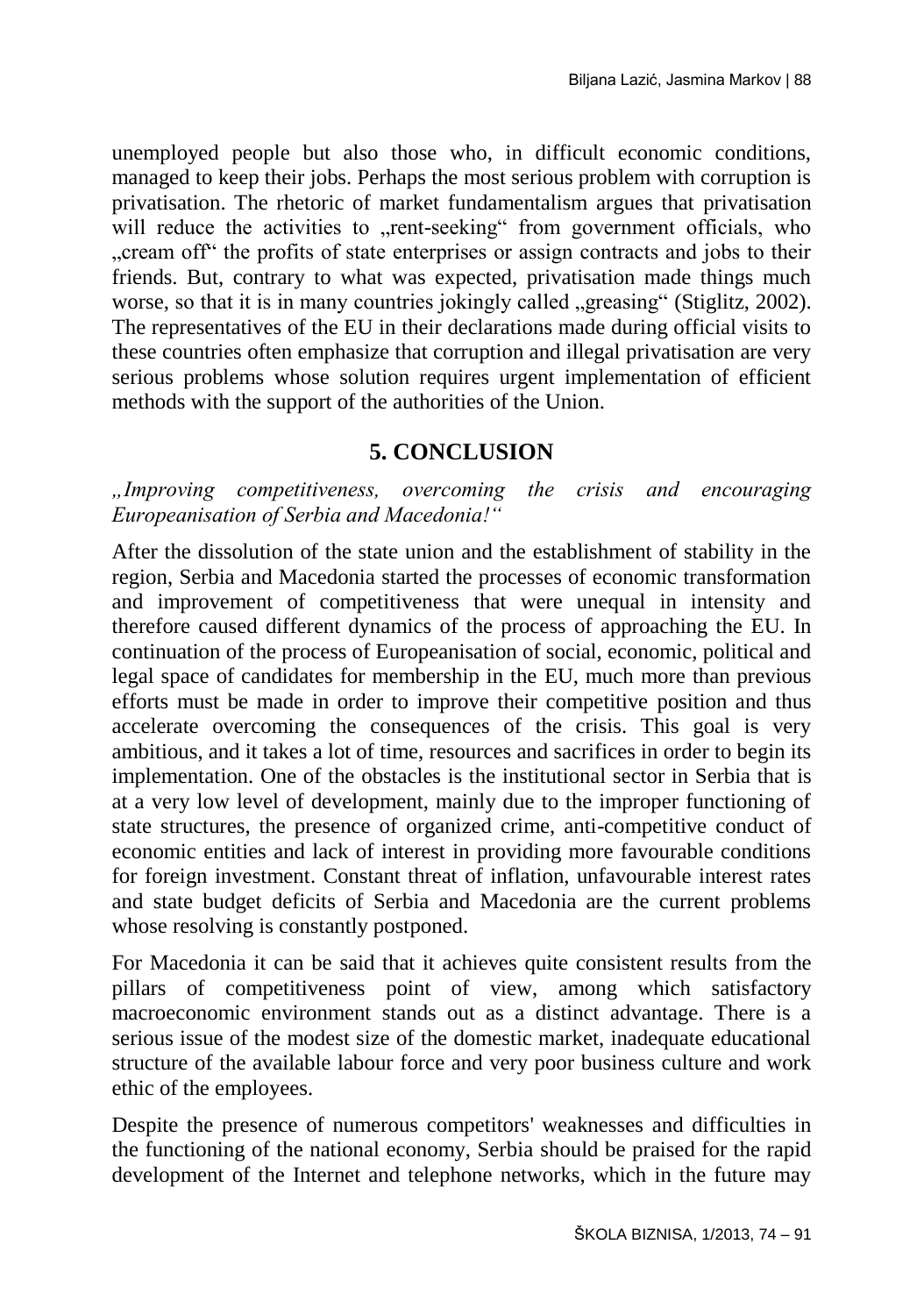represent its significant competitive advantage and facilitate the conduct of business activities. In recent years there has been significant progress in the prevention of infectious and other diseases, protection of health and extending human life expectancy. If we add to the above mentioned the improvement of the systems of primary, secondary and higher education by introducing modern principles of work, we will notice that the competitive potential of Serbia certainly lies in capable, professional and skilled workforce. However, young professionals are seldom provided with adequate treatment after the completion of their education, which contributes to the phenomenon of "brain drain" from Serbia to continue into the future.

One of the key competitive weaknesses that makes both Serbia and Macedonia very unattractive for foreign investors is underdeveloped business culture, lack of professionalism in work and disregarding ethical values. In order to implement more effective and decisive struggle with the aftermath of the global crisis, in order to attain a higher level of economic development and to join the European family, Serbia and Macedonia must transform their economic and political systems as well as infrastructure frameworks and make enormous efforts to increase individual and global competitiveness.

## **REFERENCES**

- Bajec, J. & Jakopin, E. (2006). Nacionalna strategija privrednog razvoja Srbije 2006-2012, osnovni nalazi, rezultati i rizici. *Miločerski ekonomski forum "Evropski prioriteti i regionalna saradnja"*, Savez ekonomista Srbije i Savez ekonomista Crne Gore
- Dimitrijević, V. (1996). Evropska unija kao međunarodna organizacija. *Zbornik radova "Pravo Evropske unije",* Udruženje za pravo Evropske unije i Centar za međunarodne studije, JP Službeni glasnik, Beograd
- Grandov, Z. (2009). *Međunarodna ekonomija i globalizacija*. Beograd: Beogradsko trgovačko društvo
- Ivanić, V. (2009). *Konkurentnost Srbije i Vojvodine.* Novi Sad: Centar za strateško ekonomska istraživanja Vojvodina-CESS
- Jenkins, R., Barton, J., Bartzokas, A., Hesselberg J. and Knutsen M. H. (1999). *Environmental regulation in the new global economy*. UK: Edward Elgar Publishing
- Lazić, B. & Đorđević, M. (2009). Foreign direct investments and competitiveness enhancement of West Balkan countries. *Proceedings from the Third International Conference* "Regional cooperation and *economic integration-challenges and opportunities"*, Ss. Cyril and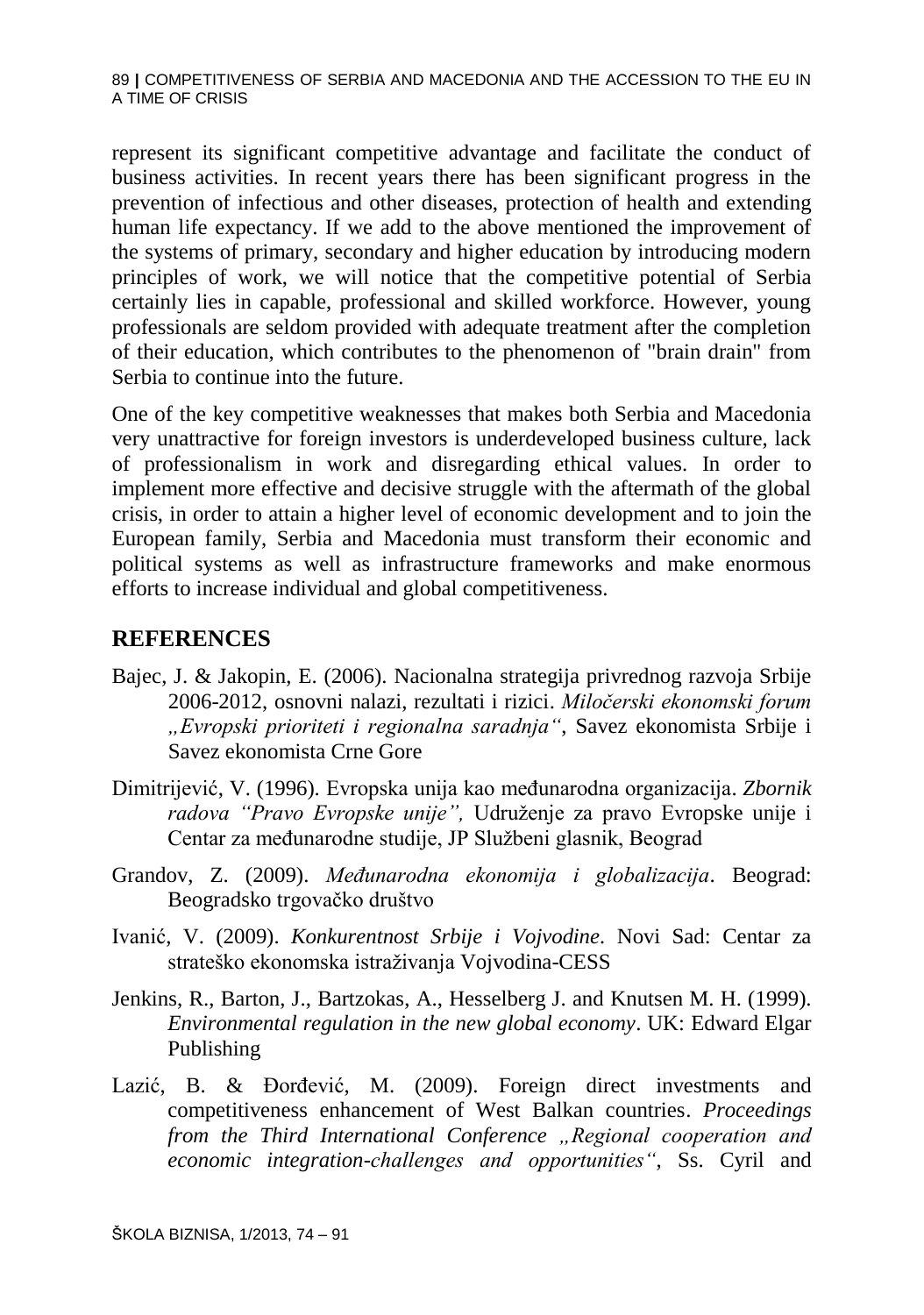Methodius University, Faculty of Economics Skopje and the Customs Administration of the Republic of Macedonia

- Marković, S. & Lazić, B. (2008). Evropska unija i njene institucije. *Pravoteorija i praksa*, Vol.25, Br.9-10
- Miščević, T. (2007). Odnosi Srbije i EU da li je moglo brže?. *Zbornik radova konferencije "Evropska unija – prvih 50 godina",* Fakultet za ekonomiju, finansije i administraciju, Univerzitet Singidunum, Beograd
- Pejanović, M. (2011). *Zemlje Zapadnog Balkana i EU sa osvrtom na poziciju Bosne i Hercegovine u procesu integracije u EU*, International Institute for Middle East and Balkan Studies, Ljubljana www.ifimes.org/print.cfm?jezik=Ba&id=619
- Stevović, Buha, J. (2007). *Evropska unija i pridruživanje*. Subotica: Ekonomski fakultet Subotica
- Stiglitz, J. (2002). *Protivrečnosti globalizacije*. Beograd: SBM-x
- Statement of the President of the European Council Herman van Rompuy, March 2nd, 2012., www.slobodnaevropa.org/content/srbija\_dobila\_status\_kandidata\_za\_cla nstvo\_u\_eu/24501969.html
- *The Global Competitiveness Report 2012-2013*., World Economic Forum, Geneva, 2001., www3.weforum.org/docs/WEF\_GCR\_Report\_2011-12.pdf
- *The Global Competitiveness Report 2011-2012*., World Economic Forum, Geneva, 2001., www3.weforum.org/docs/WEF\_GCR\_Report\_2011-12.pdf
- *The Global Competitiveness Report 20010-2011*., World Economic Forum, Geneva, 2010., www3.weforum.org/docs/WEF\_GlobalCompetitivenessReport\_2010- 11.pdf
- *The Global Competitiveness Report 2009-2010*., World Economic Forum, Geneva, 2009., http://www3.weforum.org/docs/WEF\_GlobalCompetitivenessReport\_200 9-10.pdf
- *The Global Competitiveness Report 2008-2009*., World Economic Forum, Geneva, 2008., http://www3.weforum.org/docs/WEF\_GlobalCompetitivenessReport\_200 8-09.pdf